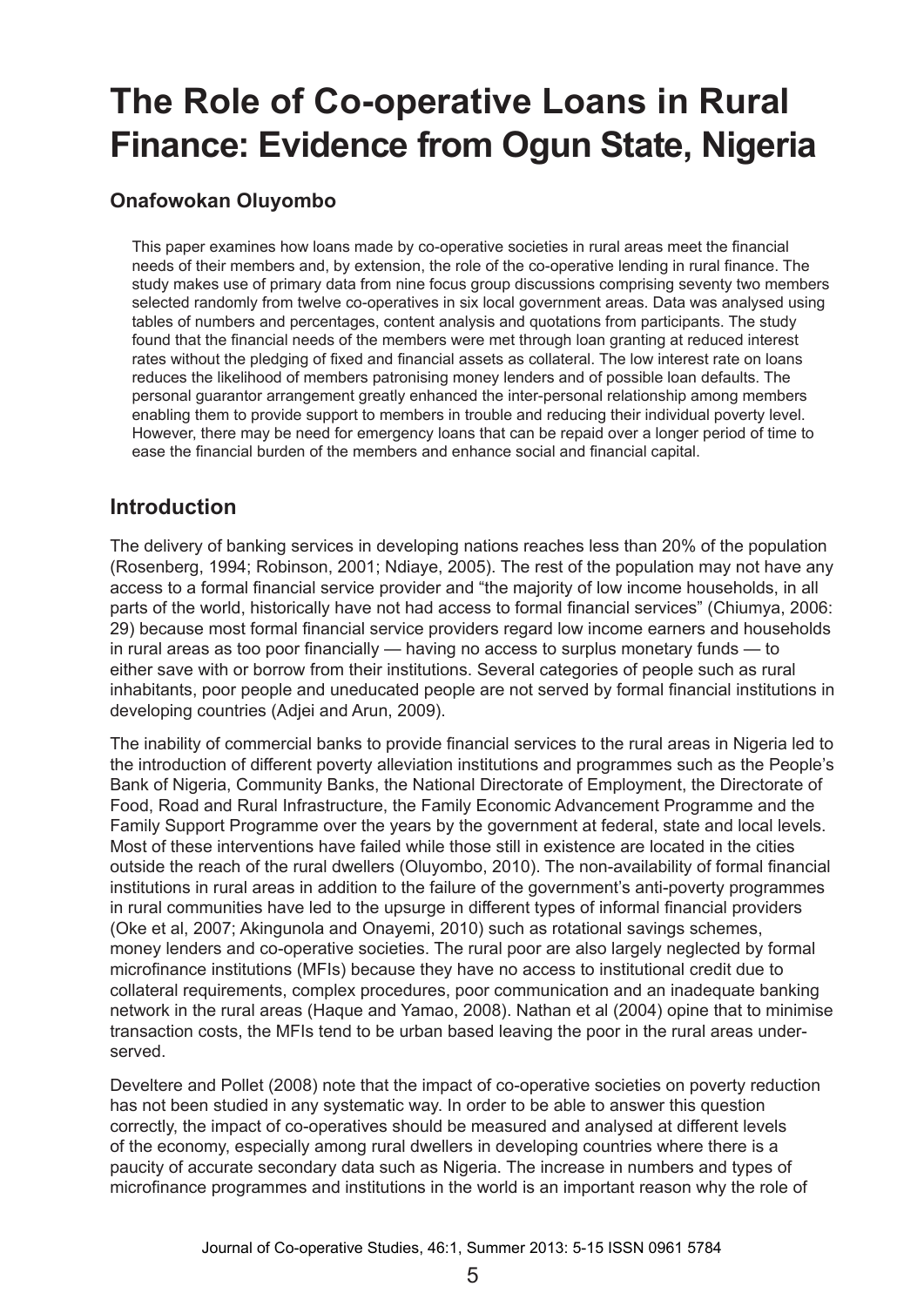co-operative societies' loan service in rural finance should be researched. The aim of this study is to determine if loans given by co-operative societies in rural areas meet the financial needs of members of the scheme as well as the role of the loan in rural finance.

# **Literature Review**

#### **Concept of co-operative**

Co-operatives are financial organisations that are owned and controlled by the members and they provide savings and credit services to their members in the community (Sharma et al, 2005). They can be viewed as a form of microfinance institutions owned by their members which provide small scale financial services — typically mainly savings and loans. They differ from the formal microfinance institutions such as the microfinance banks (MFBs) in Nigeria which are meant to serve the general public in that they are voluntary associations which are member owned, self-managed and democratically controlled within a specific location (Adedayo and Yusuf, 2004). Other formal microfinance institutions such as the MFBs in Nigeria are also location bound with the microfinance policy delineating their operational locations (Central Bank of Nigeria, 2005) either as a unit MFB or a state-wide MFB. Co-operatives enable low income earners to access financial and non financial services that are packaged in a manner that enable those without access to formal financial services to access comparatively small loans, saving schemes and other services for working capital and income generation (Nathan et al, 2004). "They appear to be the most standardised informal financial institutions with well organised savings mobilisation strategy in the informal market" (Oloyede, 2008: 47).

Co-operative societies, also known as credit co-operatives, credit unions, financial co-operatives, and savings and credit co-operatives can be government sponsored, member sponsored or programme sponsored (Ghosh and Maharjan, 2001; Simkhada, 2004; Oluyombo, 2012). The government sponsored co-operatives are co-operatives established, owned and funded by the government to accomplish its economic objectives. Co-operatives that are established and owned by the individual members of the co-operatives are regarded as member sponsored co-operatives which are the focus of this study. Programme sponsored co-operatives are established and owned by an existing organisation which may be a Non Governmental Organisation (NGO), bank, donor etc with specific purpose of poverty eradication, targeted towards a particular group of people in a specified location. This study defines a co-operative as a voluntary open association established and owned by people of like minds who come together to form an organisation called a co-operative society without government or programme funding. They mobilise funds in the form of savings from the members, which then guarantees member access to the loan facility provided a minimum savings requirement is met. As a voluntary association, without control from the government, a member is free to join or cease to be a member of the association at will based on the rules guiding the co-operative.

#### **Co-operatives and interest on loan**

One of the key determinants of access to financial institutions credit is the pricing, which is the interest payable on a loan. This is also applicable to co-operative societies. The rate of interest on the loan and the way it is calculated determine how co-operative members patronise the programme loan. Higher interest rates are likely to serve as a constraint for members, depending on their socio-economic condition. The effect of interest rate charges on co-operative loan on the members is investigated in a number of studies. Lohlein and Wehrheim (2003) used social capital theory to explore the potential role of co-operatives in rural areas and found that interest on loans compared favourably with those charged by other financial providers because the co-operatives charge 28% per annum while the banks charge between 27% and 32% per annum interest on loans. This result is similar to the outcome of a study by Calkins and Ngo (2005) that banks in Ghana charge interest on loans of about 40% per annum. The lower interest on a co-operative loan is to encourage the members to participate in the programme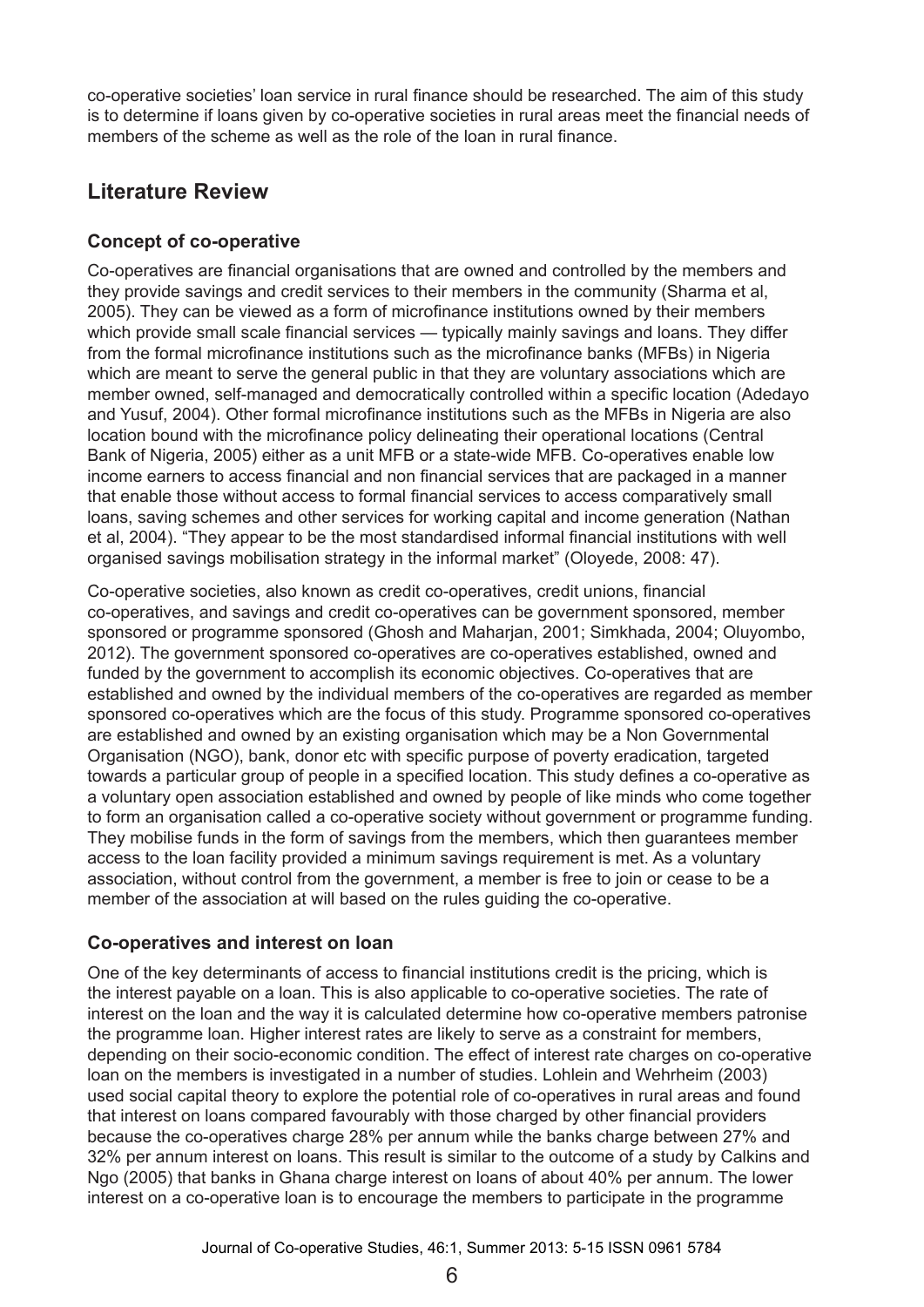loan and also to improve their economic condition through the judicious use of the loan. Oke et al (2007) reported that the interest paid on a co-operative loan is less than that charged by the formal finance providers. Wanyama et al (2008) found that interest on loans is between 12 and 18% per annum on the reducing balance. This is partially different from Simkhada's (2004) finding of between 15% and 20% interest per annum on the reducing balance method. Other studies found the interest on loans charge by co-operatives to be less expensive than other sources of credit available to the members (Edgcomb and Garber, 1998; Sharma et al, 2005). The findings of previous studies above in Honduras, Nepal and Russia are uniform in reporting lower interest rates by co-operatives although the reason for the low interest charge is not explored in the literature.

#### **Co-operatives loan processing and duration**

There are varieties of options on how loan applications can be processed and the time an application takes between the application stage to loan approval and the disbursement. For example, bank loans in Ghana take longer to disburse with more administrative details when compared with co-operative societies (Calkins and Ngo, 2005). In a longitudinal study among an employee and a community based co-operative in Malawi, Eisenhauer (1995) reported on mixed views among the membership about the process of loan approval and disbursement. In addition, the use of executive members to assess loan can be subjected to further discussion and argument, but Wanyama found that emergency loans are given with shorter repayment periods and higher interest rates for health related matter loans (Wanyama et al, 2008), while, in another study, the loan repayment period was found to be long enough to allow members to pay their loan (Eisenhauer, 1995).

#### **Use of co-operative loans**

The choice of the use of co-operative loans varies from one member to another at a particular time. This may also be determined by the focus, location and the funding of the co-operative. For example, a co-operative that enjoys regular external funding may provide loans for a longer period than a self financed and member promoted co-operative. A study of two self promoted and two programme promoted co-operatives by Sharma et al (2005) found that programme promoted co-operatives enjoyed support in the form of grants from donors and that most members used their loan for agricultural production (23.6%), animal husbandry (22.3%) and business investment (20.8%). Adedayo and Yusuf (2004) findings on loan use shows that 64.17% was used for trade and investment, 4.62% on children's education, 8.46% on purchase of business inputs while 6.03% was deployed in acquisition of assets. However, the results of the study would have been further strengthened if non-members had been included in the sample. This would have provided a better understanding of impact of the co-operatives for comparison. The use of loans reveals 46% for construction of houses, 31% for children's education and 23% for family use Adebayo et al (2010). Enete (2008) found the impact of co-operatives on the employment market to be positive, citing instances where co-operatives have been used successfully to established small-scale industries, health care centres, poultry farms and food processing plants. Furthermore, the beneficiaries of co-operative loans used the funds for businesses such as petty trading or to pay their children's school fees. A study by Akingunola and Onayemi (2010) among women entrepreneurs found that loans from informal finance are used for business expansion (31%), new business (28%), working capital (27.5%), building (5%) and consumption (8.5%). Oluyombo (2010) studied the impact of savings and credit co-operative loans among monthly income earners with the aid of questionnaires and reported that participation in co-operatives assisted them to purchase household equipment and properties. Participants were also able to take advantage of the loan facility to engage in direct and indirect investment in business activities while still retaining their jobs. The study concluded that the programme had a positive impact on the social and economic wellbeing of the members.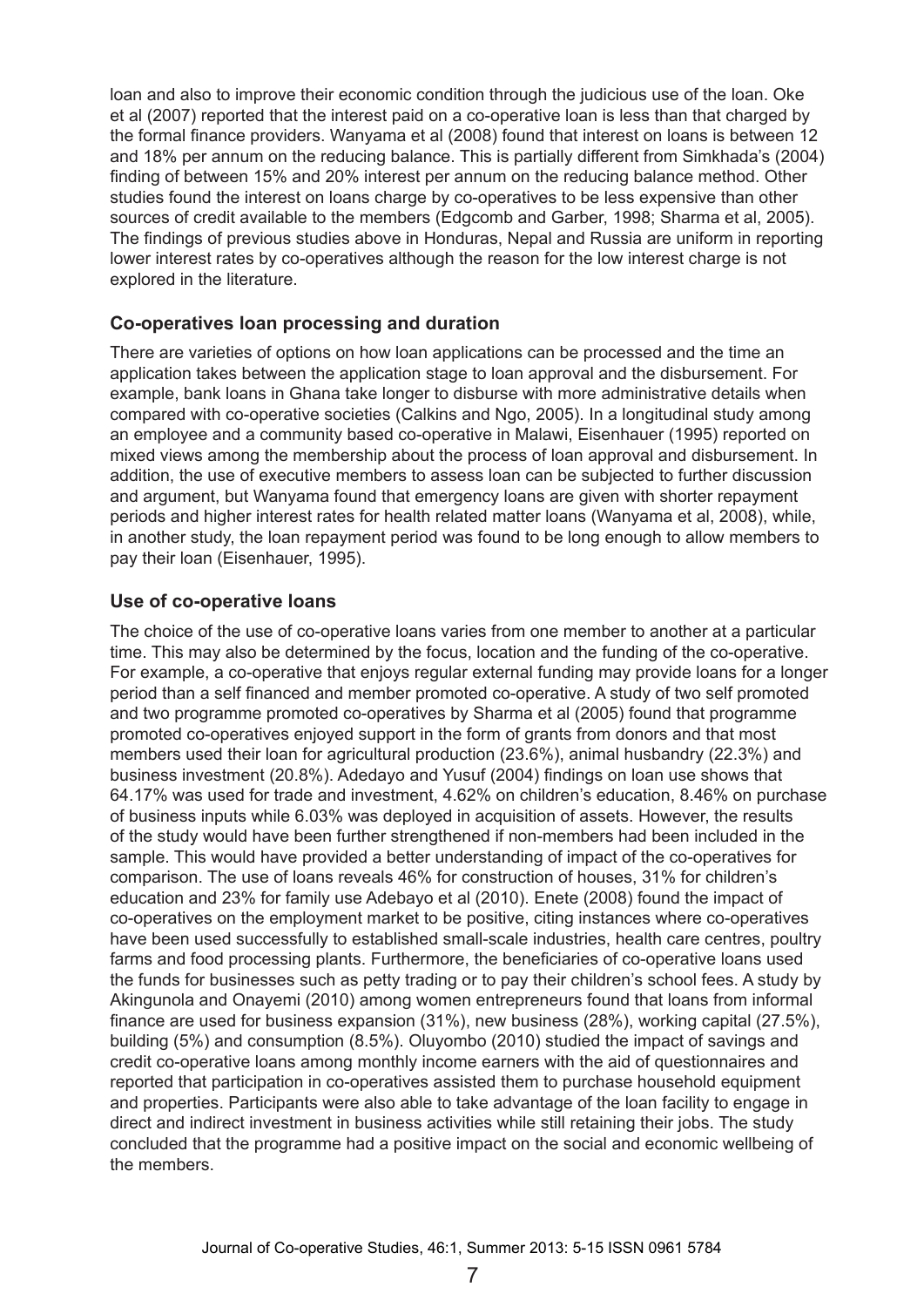#### **Co-operative loan amount and repayment**

Adedayo and Yusuf (2004) examined the structure and poverty reduction activities of co-operative societies in Nigeria. The study reported that the amount of the loans given to the members was significant. A study on the impact of co-operatives on rural development and poverty reduction by Adebayo et al (2010) reported that 93% of the members asserted that the loan provision amount may not be adequate to transform the economic condition of the borrowers positively within a short period of time. Adebayo et al (2010) noted that 92% of the members repaid their loan when due while 8% found it difficult to repay, but their result was not compared with previous studies.

#### **Collateral for co-operative loans**

The challenge in rural finance in developing nations is the ability of the rural dwellers to provide adequate collateral to access loans from financial institutions especially the banks. Eisenhauer (1995) study argues that co-operatives do not require as much collateral as banks do. It implies that co-operatives take collateral but it may not be in the same form and magnitude as a bank. Hence, the acceptance of personal guarantees of other members that are easy to provide for loans and satisfactory to the members (Edgcomb and Garber, 1998). This can improve access to co-operative loans. For example Falaiye's (2002) research to determine the changes that NGO microfinance programme savings and loans services have brought to beneficiaries in Nigeria found that client satisfaction arises from loans received with ease, group solidarity, lower interest rates and easier guarantees for loans which lead to self esteem among clients.

#### **Gap in the literature**

Previous studies in Nigeria by Enete (2008) and Akingunola and Onayemi (2010) consider female co-operative programmes and sample selection in these studies is restricted to members in the urban centres. For example, Enete (2010) used co-operative members at the University of Nigeria. More important is the lack of any detailed research on the impact of unregistered co-operative societies' loan products in Nigeria. Recent studies in Nigeria (Enete, 2008; Oluyombo, 2010) focused on educated co-operative members located within an educational institution, while Enete (2008) and Akingunola and Onayemi (2010) focuses on women entrepreneurs located in urban centres. This study therefore looks at both genders within unregistered co-operative societies located in the rural areas of Ogun State, Nigeria in areas without government provided potable water supply, electricity supply and tarred roads. These societies are neither approved nor regulated by the government. Their members engage in different types of businesses and trades. However, these unregistered co-operatives function the same way as the registered co-operative with one member one vote. The choice of unregistered co-operative societies is based upon the fact that they function more like financial institutions for rural dwellers. Moreover, relatively large numbers of informal microfinance providers in sub-Saharan Africa operate as savings co-operatives (Chiumya, 2006).

## **Research Proposition**

This study investigates the relationship that exists between the loan service of unregistered co-operative societies and the participants, and the effect of the loans on rural finance by examining the following research proposition: that the loan service provided by co-operative societies meets the financial needs of their members and makes a contribution to improvement in rural finance.

#### **Methodology**

The research focused on the operation of co-operative societies in Nigeria and examines the impact of co-operative societies that are fully funded by the members without any form of assistance from donors and government on the participants in the rural areas of Ogun State,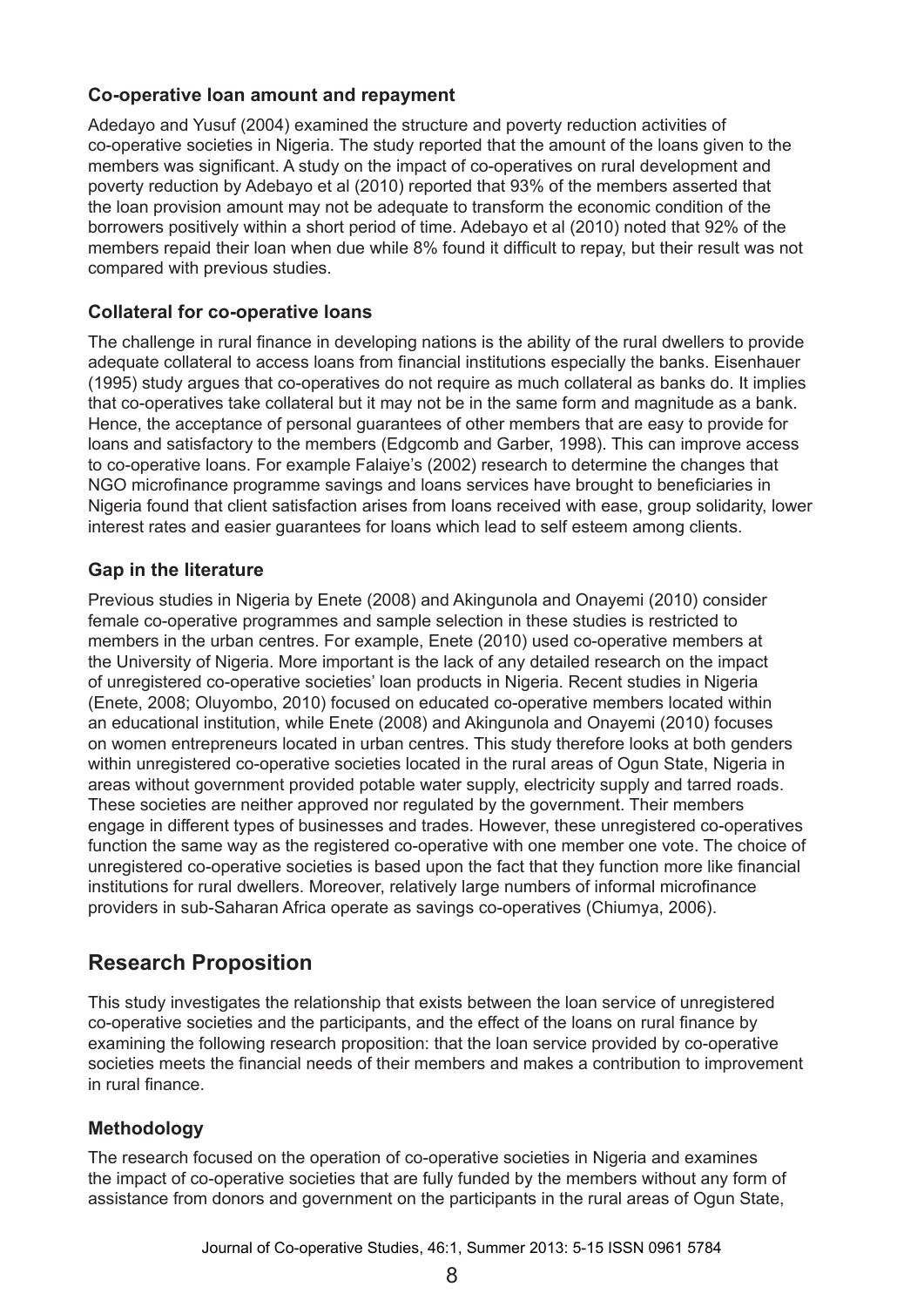Nigeria. A rural area is defined by the researcher as any community and/or village located within the State without government provided drinkable water supply, electricity supply and tarred roads. These criteria form the basis for selecting the communities and villages used for this study and also afford the researcher the opportunity to reach out to the real rural dwellers that can be referred to as the rural poor because "85% of people without electricity live in rural areas of developing countries in sub-Saharan Africa" (Henry and Schimmel, 2011: 1).

#### **Co-operative membership**

The membership of the co-operatives studied is open to all members of the community, provided they are recommended by existing members as being honest, hardworking and reliable. Members are expected to participate in the co-operative and save for at least six months before they can access a loan. Their savings are not accessible to the members under any condition except on withdrawal of membership or death, and this forms the corporate assets of the society. This is the pool from which loans are granted to deserving members. The motive behind this is that the savings will serve as collateral needed for the loans in case of default. Members are also expected to obtain guarantors within the co-operative who will guarantee the repayment of the loan. Such guarantors are called upon to redeem their obligations in case of default. All loans are expected to be repaid within six to twelve months depending on the capacity of the borrower. However, those who wish to repay the loan within a shorter duration are allowed to do so, thus reducing the amount of interest payable.

#### **Nature, sources and analysis of data**

The focus of this work is on informal co-operative societies which are not required to submit any report to the government. The majority of these co-operatives do not prepare financial statements that can be relied upon as a basis on which to make meaningful decisions. Hence this research cannot rely on such secondary, documentary data for analysis and this is one of the reasons why the researcher decided to use primary data directly from the rural dwellers using a cross sectional design. Primary data is also valuable because of the richness of the data, the directness of information from participants and the opportunity of accessing the silent but salient reactions during interviews and focus group discussion which are not present in secondary data collection approach. The distinctive nature of this study which focuses on people that otherwise are not taken care of by overall government provision and systems also merits the use of primary data.

Within Ogun State, two local government areas were selected, based on Nigera's poverty index, in each of the three senatorial district of the State. Two co-operatives from each of the six local governments, and six members from each co-operative were randomly selected for the study. In all, 12 co-operative societies were used for the study with 72 members through focus group discussion (FGD). The focus group discussion guides were translated into the local language (Yoruba) of the respondents in order to gather accurate responses to the questions. The FGDs were conducted in Yoruba to ensure the full and maximum involvement of the participants since the majority of the participants were illiterate. This was possible because the researcher is also fluent in the local language. The co-operative executives were not allowed to participate in the FGDs. This precaution was undertaken to avoid biases and to enhance the validity and reliability of the study by reducing subjectivity and third party interference. The FGD guide comprised of well-structured open ended questions, to allow participants to describe their experiences with the co-operative and speak without any restriction using their own words. The FGDs were documented using a tape recorder and record sheets. The recorded discussions from the FGDs were transcribed and later translated into English. These transcriptions and translations were then compared and reviewed with the notes taken. The data derived from the FGDs were reported and analysed using tables in numbers and percentages, content analysis and quotation — in their words — as necessary.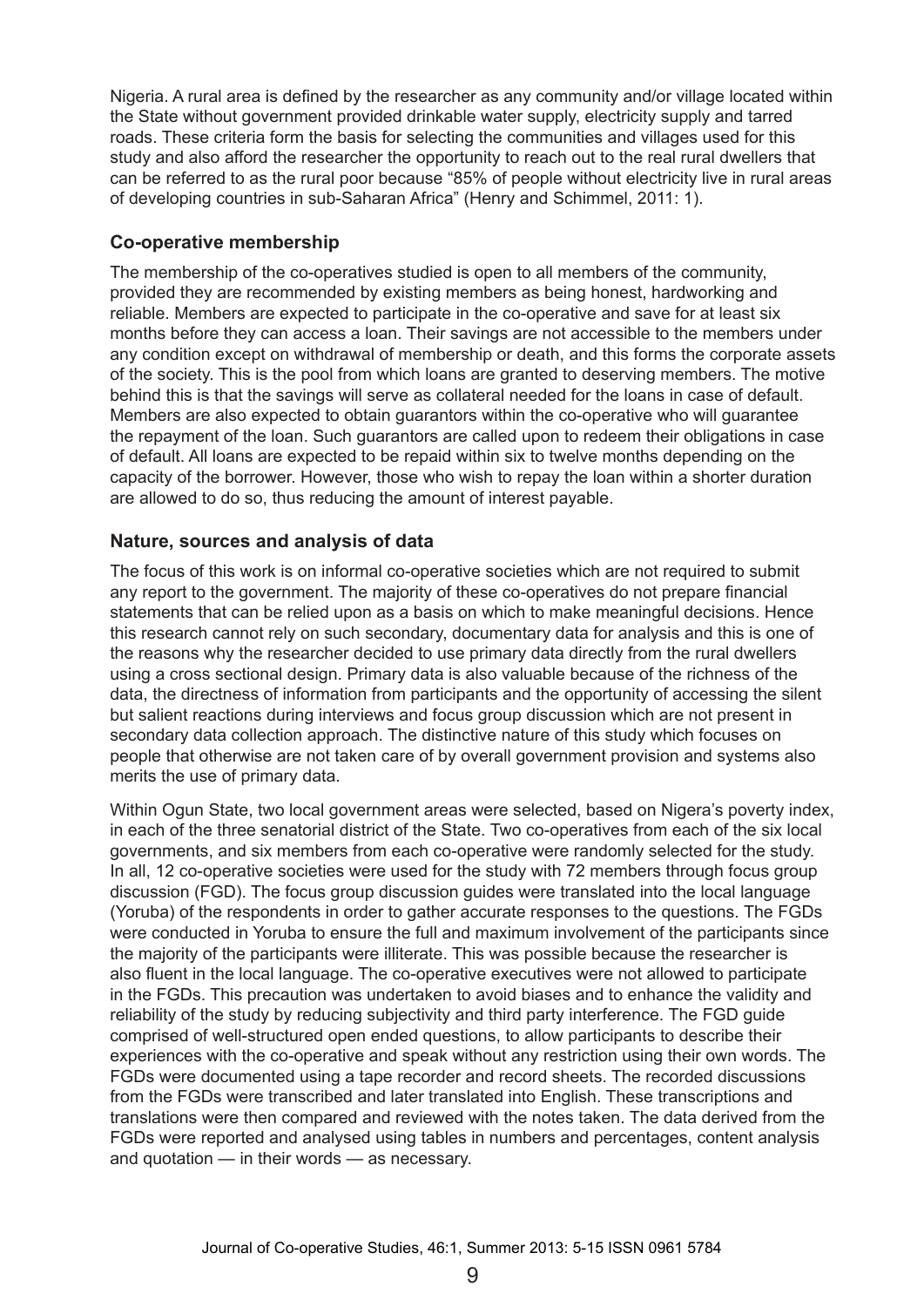## **Results and Discussion**

#### **Demographic characteristics**

The researcher decided not to collect demographic information such as educational qualification from the focus group participants to spare those with limited education from shame and ridicule. The participants were selected based on their membership of the co-operative irrespective of their loan situation and duration in the programme. However, 72 individuals comprising nine groups took part in the FGD. Participants included 33 men and 39 women while 44 participants were loan members and 28 are no-loan members. The minimum number of people making up a group was six with a maximum of nine. Each group comprised a minimum of two no-loan members and this made the discussions lively and as truthful as possible.

#### **Presentation of results**

The effect of loans based on the result of the FGD in table 1 below reveal that the low interest on loans is an attractive feature that motivated members to obtain a loan. The interest was lower than that charged by money lenders and banks. This may encourage members to be loyal to the programme since the closest alternative — the money lender — is more expensive. Members may take a loan because the interest does not seem to be a burden. Consequently, members pay low interest and also derive the benefit in terms of income it generates for the programme. An elderly woman who had been a member of the co-operative for about five years said:

A man in the community committed suicide because the proceeds from the sales of his house and car were unable to fully repay the loan he took from the bank. We learnt later that the bank interest was cumulative and it was more than double the amount of the loan he took at the end of a year"(FGD I).

A male participant who had been in the programme for about three years commented:

The interest on loan is cheaper compared to money lender because the money lent is our money and we are happy with it (FGD G).

| 56% (5 of 9 groups) | Liked the    | Loan amount being given.                                                                          |
|---------------------|--------------|---------------------------------------------------------------------------------------------------|
| 67% (6 of 9 groups) | Liked the    | Duration of loan processing                                                                       |
| 67% (6 of 9 groups) | Liked the    | Current duration of loan repayment is long enough and<br>adequate for complete refund to be made. |
| 67% (6 of 9 groups) | Disliked the | Current low level of loan monitoring and supervision                                              |
| 78% (7 of 9 groups) | Liked the    | Flexible repayment of loan in small instalments                                                   |
| 78% (7 of 9 groups) | Liked the    | Low interest on loan compared to money lenders and<br>banks.                                      |
| 89% (8 of 9 groups) | Liked the    | Non usage of personal properties as collateral for loan                                           |

**Table 1 Focus Group Discussion Result** 

The members (78%) are happy with the flexibility of loan repayment in terms of the instalments and amount repaid at intervals. A similar result was reported by Oluyombo (2010). There is a flexible repayment plan based on individual cash flow and there is no restriction on the amount to be paid. The co-operatives recognise seasonal variations in income and therefore structure the loan in a way that is convenient and comfortable for members whereby the income level and its flow determines what a member repays and the interval of such repayment. 56% of the FGD participants (5 out of 9 groups) are satisfied with the amount of loan given. Others are of the opinion that there is need to increase the amount because income generated is a function of the capital invested. However, this cannot be met in the interim because of the constraint of funds available to the programme. A man who had been a member for three years said:

Instead of giving double of the savings as loan, it should be increased to triple of the savings, so that members can have large amount of money for their businesses (FGD E).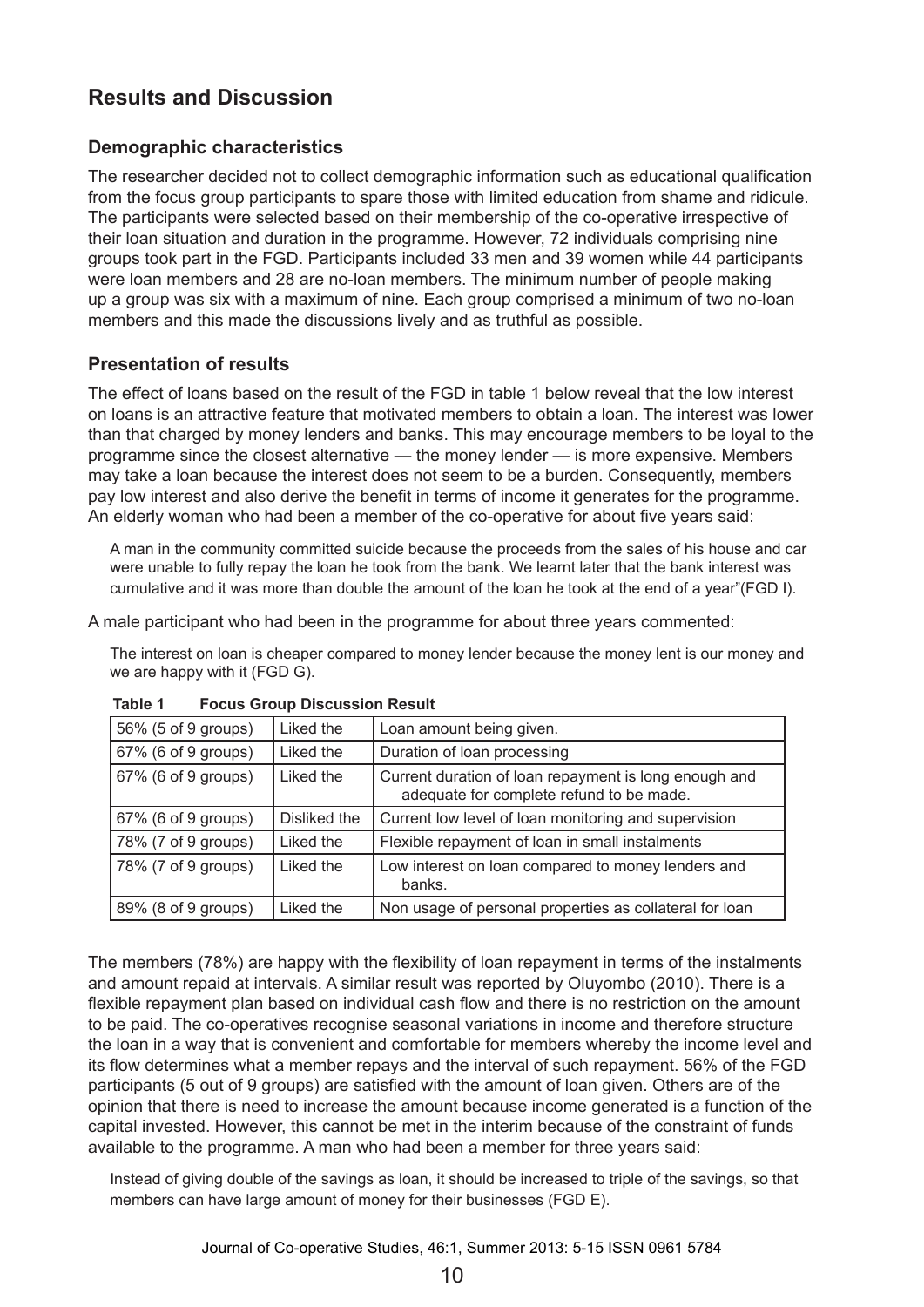Another woman who had been a member for about four years said that:

I don't like the keeping of someone savings in the co-operative while paying interest on loan. At least, we should be allowed to use our savings to repay part of the loan (FGD A).

The processing of co-operative loan did not take too long for 6 out of the 9 groups. The period is short — less than five days — enough to meet the time when members actually need the money. An earlier study by Oke et al (2007) in Nigeria found that borrowing from microfinance programme was faster and shorter than formal financial institutions. A married woman among the participants said:

The loan is available and there is no limit to the number of time members can borrow as far as the previous loan is completely repaid (FGD C).

Six out of the nine groups frowned at the low involvement of the co-operative executives in monitoring the utilisation of loans granted to members. This may be because members are the guarantors and if such loans are not utilised for the purpose for which they were granted, the burden of repayment in case of default will fall on the guarantor. It seemed that what was more important to the executives of the scheme was the timely refund of loan. However, loan diversion could have a negative effect on members who stood as personal guarantor where such loan is not repaid as and when due. A woman of about 55 years old who had been a member for about four years raised her concern that:

The executive committee members are considered first in granting loan and it has almost turn the programme loan to a family affair whereby a prospective borrower needs to pay homage or allegiance to either the president, the secretary or any other members of the executive (FGD H).

A female participant in the FGD who had been in the scheme about six years replied that:

Favouritism is restricted to very few co-operatives and for special emergency situation such as illhealth that requires immediate attention. Otherwise, members loan applications are considered on first come, first serve basis provided the member can provide the guarantor as required by the co-operative (FGD H).

The above comment from the FGD is similar with Enete's (2008) findings that officials sometimes hijack the scheme for their selfish interest. Accessibility to loans without mortgaging personal properties such as land, house and household equipment as collateral gives co-operative members (89%) a great level of satisfaction since they are able to maintain ownership of their assets as loan members because only personal guarantee of any co-operative member is required for taking a loan. The use of guarantor instead of assets is a psychological issue that relieves the member from the pain and agony of losing their properties to the co-operative in case of default. The FGD revealed that in case of default, the defaulter's savings in the scheme would be used to liquidate or off-set part of the loan while the quarantor is called upon to repay the balance. The discussions show that this rarely occurs because defaulters are persuaded by other members of the programme to repay. In most cases, this usually yields positive result because of the negative implication of default on the member's profile in the scheme and the community. This suggests that co-operative members in rural areas detest being labelled as not being credit worthy because of the social stigma attached to such label in the area. Six out of the nine groups traced the impact of the programme loan to the repayment period that is adequate for complete repayment of the loan. This does not mean that longer repayment period may not be needed by some members, but the source of funds available to the programme would determine the acceptable period of repayment so that misallocation of funds may be avoided. It is in the light of this that the average of six to twelve months repayment period used by the co-operative was deemed to be beneficial to the individuals especially since no collateral is given and the interest rate is lower than bank and money lenders' rates.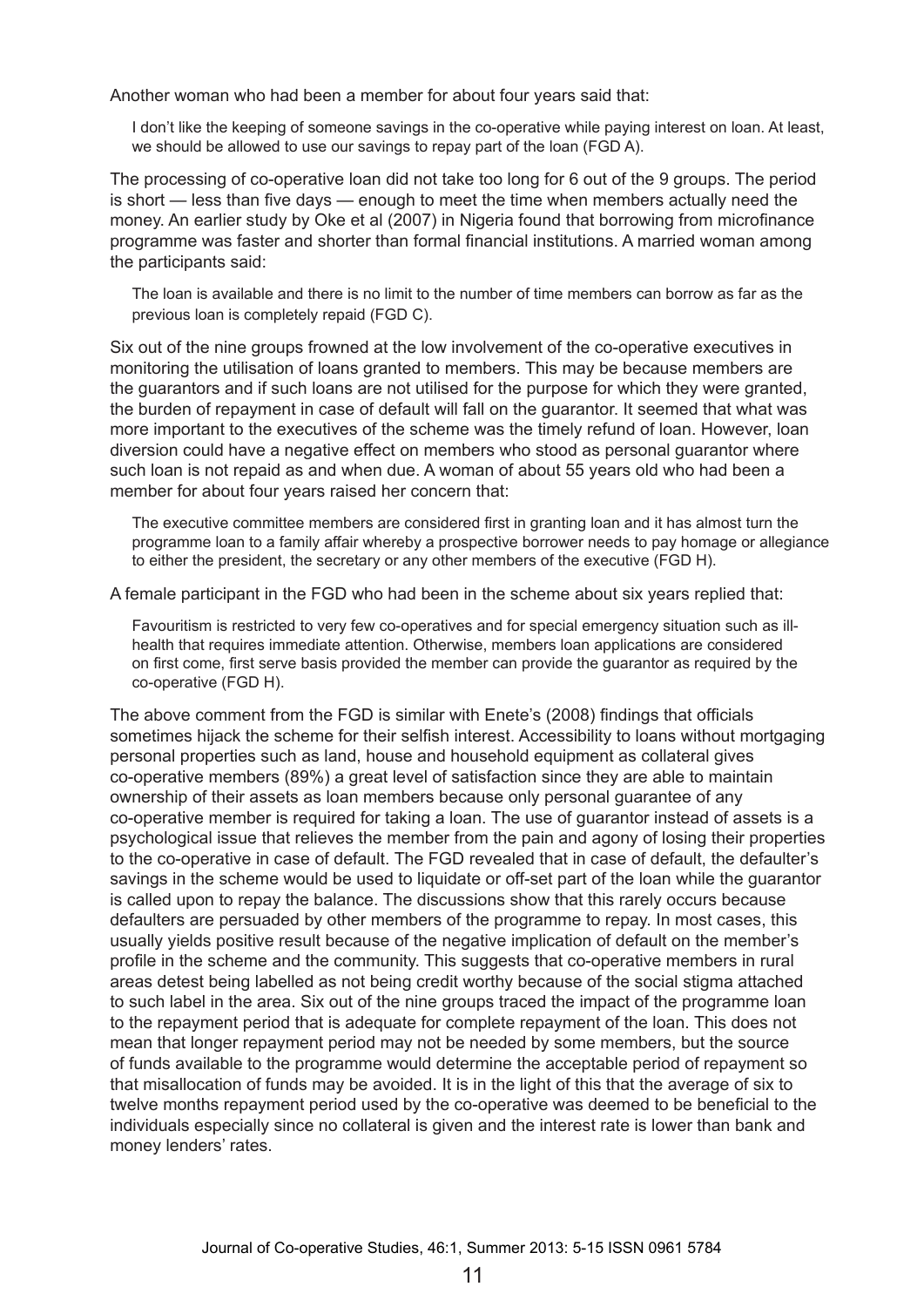One of the FGD participants who had been a member for about five years said that:

Many members used co-operative loan to build houses and businesses while young people in the community take loan to further their study at higher institutions on part-time basis. Others use the loan to train their children in educational areas (FGD B).

The above comment agrees with Wanyama et al (2008) that co-operative members used loans to build houses and invest in businesses. An elderly woman who had been a member for more than six years commented that:

My friend who would have died about six months ago survives her health problem by taking co-operative loan for medical attention in the city. She is back in the village and able to continue her businesses (FGD D).

A female participant who had been in the scheme for four years put the effect of the programme in a broader perspective:

The commercial banks have failed many of us who are poor people including the so called microfinance banks because they are located in the cities. The co-operative is the last and only hope of the poor in this community and neighbouring villages. It is ours and we are happy with it. Since the government could not help us, we can help ourselves (FGD C).

#### **Discussion of results**

The study result reveals that the interest on loans is low and not a "cut throat" rate that jeopardises the interest of members. This agrees with Lohlein and Wehrheim (2003) that co-operative interest compares favourably with other financial institutions because co-operative charge 28% per annum while banks charge between 27-32% per annum. However, this study found that co-operative loan interest rates of between 12 and 18% per annum. Loan repayment in small instalments with flexible repayment plan depending on the borrower's income pattern helped members to plan and match their income with the best repayment structure. Simkhada (2004) result suggested that this is possible because co-operative loans are designed according to purpose of the loan.

The study found loan availability, without the giving of collateral such as house, land and other properties except personal guarantor who is also a member of the scheme, brought satisfaction to the programme participants. The use of a co-member of the co-operative as a guarantor for a co-operative loan should help an individual who is starting life or business without any assets to access loan and this can be useful to bridge the gap between the rich and the poor. A similar result was documented by Falaiye (2002) while Eisenhauer (1995) who reported that co-operatives take less collateral than banks. This arrangement can lead to the development of more personal relationships among members and thereby foster mutual co-operation and social interaction among individuals. Collective action for mutual benefit in the social capital theory is found in this study because of the use of a personal guarantor among members for a co-operative loan instead of financial and physical assets. This implies that the social and economic development benefit in the social capital theory (World Bank, 1998) is also attainable among co-operative members. This demands that members should be those of high integrity and of proven character within the community in order to access loan and guarantee other loan seekers from the scheme. This is in view of the fact that a guarantor from the co-operative is also a member of the community. However, loan diversion could have a negative effect on members who stood as personal guarantor where such loan is not repaid and as when due. This may discourage some members from acting as a guarantor to other members of the programme especially if such guarantors experience public ridicule because of another member's debt as a result of loan diversion. Any financial service provider that desires to operate in rural areas has this to contend with since the majority of the rural dwellers do not have the type of collateral that can enable them to participate in loan products from formal banking system (Haque and Yamao, 2008; Oluyombo, 2012). The researcher interprets this to imply that serious and financially disciplined members are more likely to get out of poverty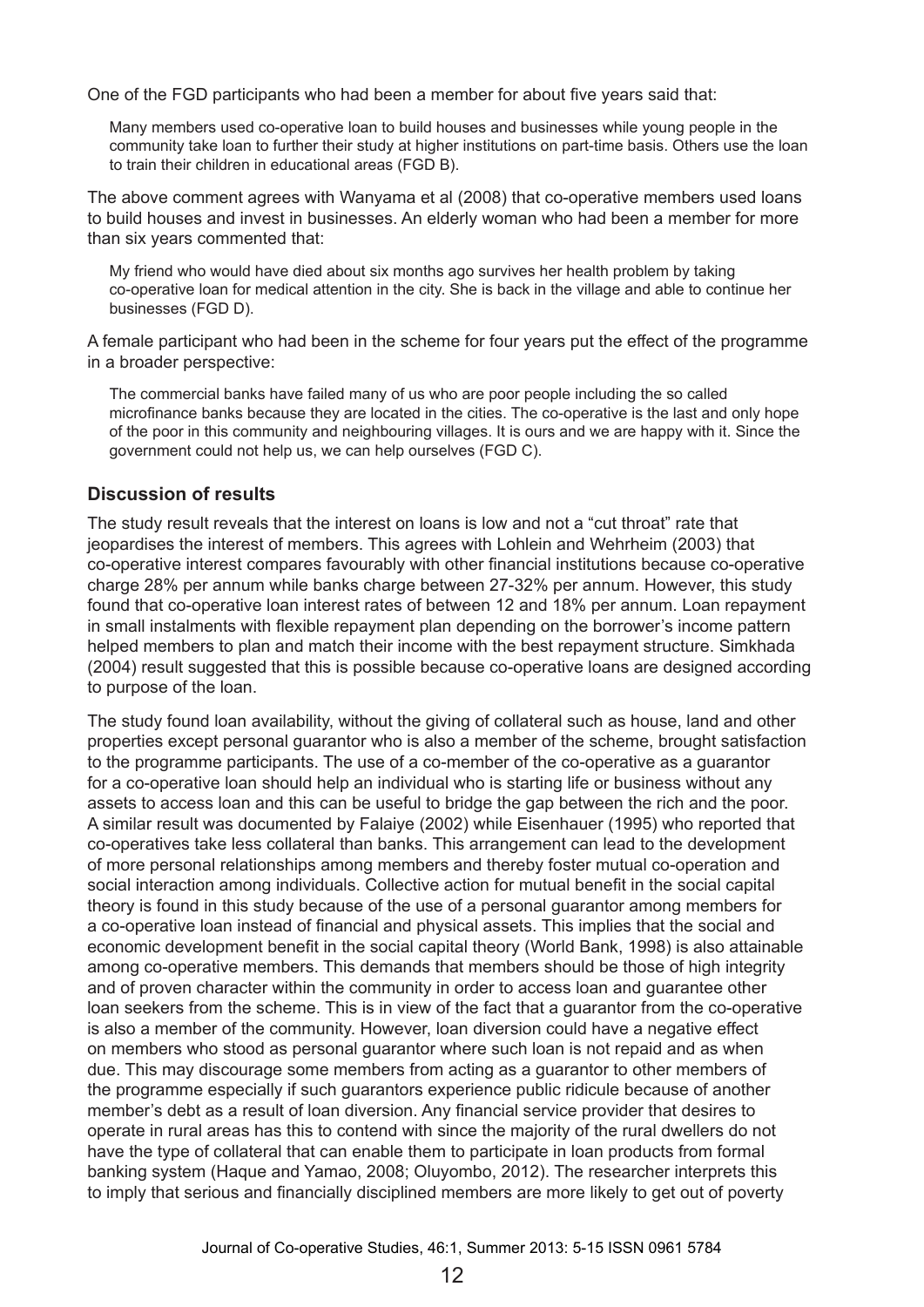completely if loans are properly utilised to enhance and improve an individual's income because members have equal opportunity to loan availability since collateral requirement does not apply to any of them.

The trust among members because of personal guarantees provided for other members' loans shows that members' satisfaction is derived by the inter-personal relationship that occurs among the members, whereby members see themselves as their siblings' keepers in many areas. This helps members to respond positively to socio-economic emergencies of their families and neighbours. The readiness of members to guarantee other members' loans fostered good relationships with the co-operative. This is traceable to the existence of a spirit of togetherness among the co-operative members and not essentially to cultural aspects of any small community, though this may also have some influence on the result. If the above is related to the low interest rate that is computed on the reducing balance method as identified earlier in the study, members are likely to maintain consistent loan repayments to reduce their interest since each repayment directly determines the amount of interest payable.

The flexible repayments in small instalments enhanced adherence to the loan repayment schedule because members were not forced to pay amounts their income cannot accommodate at a particular time. The ability to meet a repayment schedule by the members is very important for co-operatives that relied solely on members' savings such as those considered in this study. Such co-operatives "achieve higher repayment rate" because "it is members' fund that is at stake" (Huppi and Feder, 1990: 199). The loan processing period is still shorter than a bank loan but longer than that of money lenders who may not need to consult anyone before giving loans to people within the community.

Amidst the benefits of the role of the co-operatives found in this study, the study reveals a challenge in the lack of loan monitoring and supervision by the co-operative executives. The executives should be concerned about the use of loan to ensure that loans are properly utilised for the purpose for which they are taken. This has the potential of reducing loan default and also encourages sincere members to be more committed to the programme. This may also discourage members without genuine motives from accessing a loan. Alternatively, it may be needful to ensure that the guarantor(s) agree(s) with the purpose for which loans are obtained and monitor the loan before providing such obligation to compliment the efforts of the executives. The current duration of loan repayment of not more than twelve months is acceptable to members which may be because of the loan amount involved. If the loan amount is increased, it may not be possible to accomplish repayment within the current loan duration. Likewise, the loan processing period may need to be reviewed to make it shorter to accommodate emergency cases because "poor households are more inclined to be in need of survival measures which include emergency consumption credit facilities" (Adjei et al, 2009: 282).

There may be a need for an emergency loan which can be repaid over a longer period of time to ease the financial burden of the members because social and financial capital can be further enhanced through an emergency loan. The inability of the co-operative to provide emergency loan was another challenge found in this study which was problematic for members during the period of emergencies such as illness and accidents.

## **Conclusion**

Overall members were satisfied with the core activities of their co-operative in the provision of loans to members at reduced interest rates without the pledging of fixed and financial assets as collateral. The low interest rates reduced the need for members to patronise money lenders and limited the possibility of loan defaults. The use of a personal guarantor for co-operative loans helped individuals who just started life or business without any assets to enable them to access a loan. The members did not see themselves as over-burdened in servicing their loans.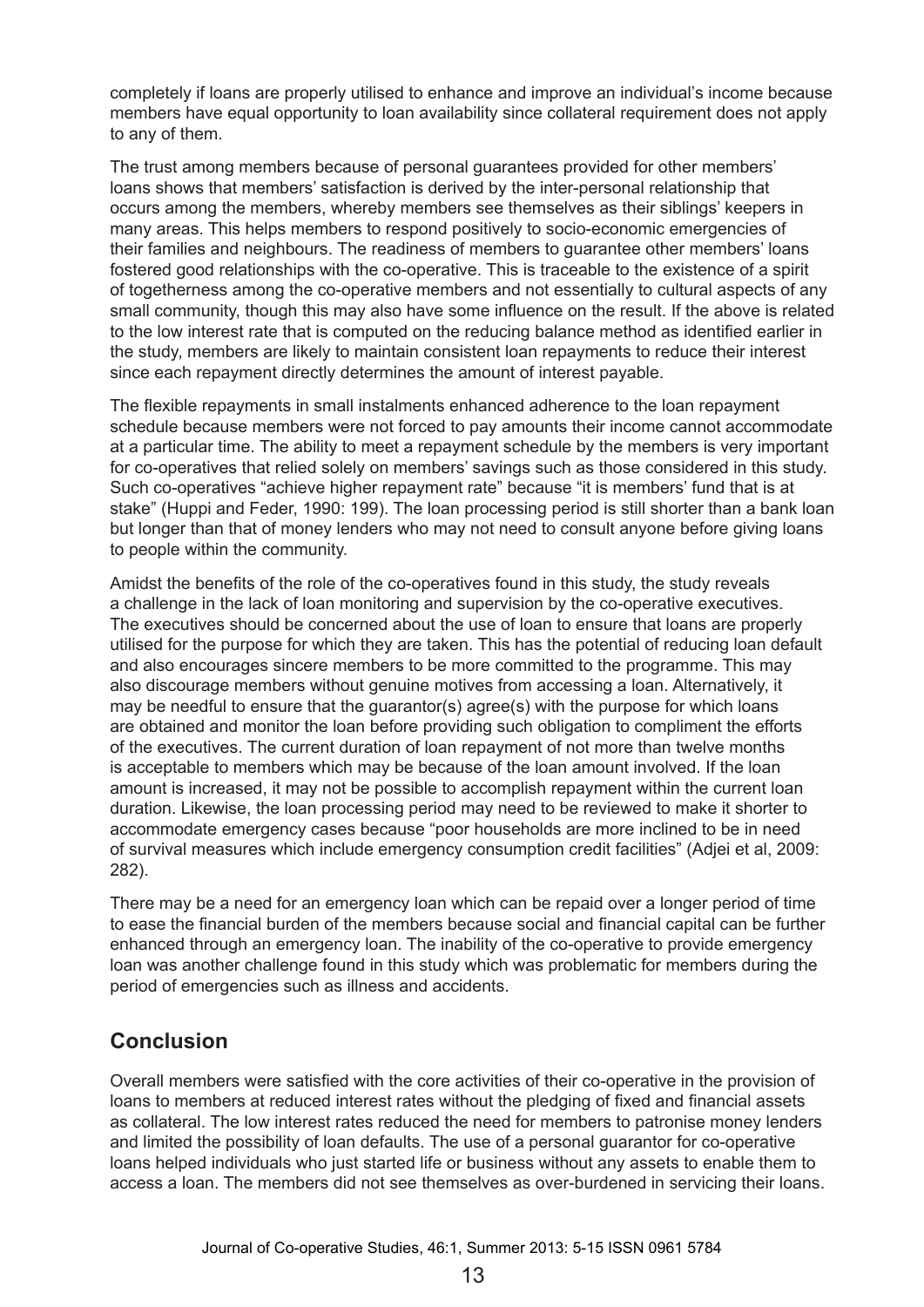Satisfaction is derived by co-operative members through the personal guarantor arrangement which greatly enhanced the inter-personal relationships that arise among them, such that members do help each other when in trouble because they see themselves as their sibling's keepers and reduce their individual poverty level. These impacts show the inter-relational effect of loan features on individuals and the use of a guarantor instead of personal assets encouraged members to borrow and removed discrimination among participants. The low interest rates also encouraged new members to participate in the programme and secure loans, instead of patronising money lenders. The study therefore found that the research proposition, that co-operative societies' loan services satisfy the financial need of their members and make a contribution to improvement in rural finance, was a valid one.

## **The Author**

Dr Onafowokan Oluyombo is the Coordinator of Banking and Finance Programme at the Redeemer's University, Nigeria; and the Editor of Redeemer's University's Journal of Management and Social Sciences.

# **References**

- Adebayo, S T, Chinedum, O H, Dabo, C S P and Pascal, H (2010) "Cooperative Association as a Tool for Rural Development and Poverty Reduction in Rwanda: A Study of Abahuzamugambi ba kawa in Maraba Sector." *Educational Research*, Vol 1, No 11 pp600-608.
- Adedayo, A and Yusuf, O R (2004) "Cooperatives and Poverty Alleviation in Rural Settlements of Kwara State, Nigeria." *Savanna*, Vol 19, No 2 pp123-131.
- Adjei, J K and Arun, T (2009) "Microfinance Programmes and the Poor: Whom Are They Reaching? Evidence from Ghana." *Brooks World Poverty Institute, Working Paper* 72.
- Adjei, J, Arun, T and Hossain, F (2009) "Asset Building and Poverty Reduction in Ghana: The Case of Microfinance." *Savings and Development*, No 3, XXXIII, pp265-291.
- Akingunola, R O and Onayemi, S O (2010) "The Role of Informal Finance in the Development of Women Micro-Businesses in Nigeria: A Case Study of Ogun and Oyo States." *International Journal of Academic Research*, Vol 2, No 5, pp331-338.
- Calkins, P and Ngo, A (2005) *The Impacts of Farmer Cooperatives on the Standard of Living of Cocoa Producing Villages in Cote d'Ivoire and Ghana*. Canada: Societe de Cooperation pour le Developpement International.
- Central Bank of Nigeria (2005) *Microfinance Policy, Regulatory and Supervisory Framework for Nigeria*. CBN: ABUJA.
- Chiumya, C (2006) *The Regulation of Microfinance Institutions: A Zambian Case Study*. Unpublished thesis (PhD), University of Manchester.
- Develtere, P and Pollet, I (2008) "Renaissance of African Cooperatives in the 21st Century: Lessons from the Field." In: P Develtere et al, eds *Cooperating out of Poverty: The Renaissance of the African Cooperative Movement*. Geneva: International Labour Office, World Bank Institute, pp38-90.
- Edgcomb, E L and Garber, C (1998) *Practitioner-Led Impact Assessment: A Test in Honduras*. Washington, DC: Management System International.
- Eisenhauer, J M (1995) "Malawi Union of Savings and Credit Cooperatives: Member Service Survey." *World Council of Credit Unions Research Monograph Series*, Number 8.
- Enete, A (2008) "Political and Genuine Cooperatives in Enugu State, Nigeria." In: P Develtere et al, eds *Cooperating out of Poverty: The Renaissance of the African Cooperative Movement*. Geneva: International Labour Office, World Bank Institute, pp208-224.
- Falaiye, C (2002) *Assessing the impact of Microcredit on Rural Nigerian Women*. Unpublished dissertation (MSc), University of Guelph.
- Ghosh, A K and Maharjan, K L (2001) "Impacts of Dairy Cooperative on Rural Income Generation in Bangladesh." *Journal of International Development and Cooperation*, Vol 8, No 1, pp91-105.
- Haque, M S and Yamao, M (2008) "Can Microcredit Alleviate Rural Poverty? A Case Study of Bangladesh." In: *Proceedings of World Academy of Science, Engineering and Technology*, December 2008. Vol 36, pp663-671.
- Henry, H and Schimmel, C (2011) "Cooperatives for People-Centred Rural Development." *International Labour Office Rural Policy Briefs*.